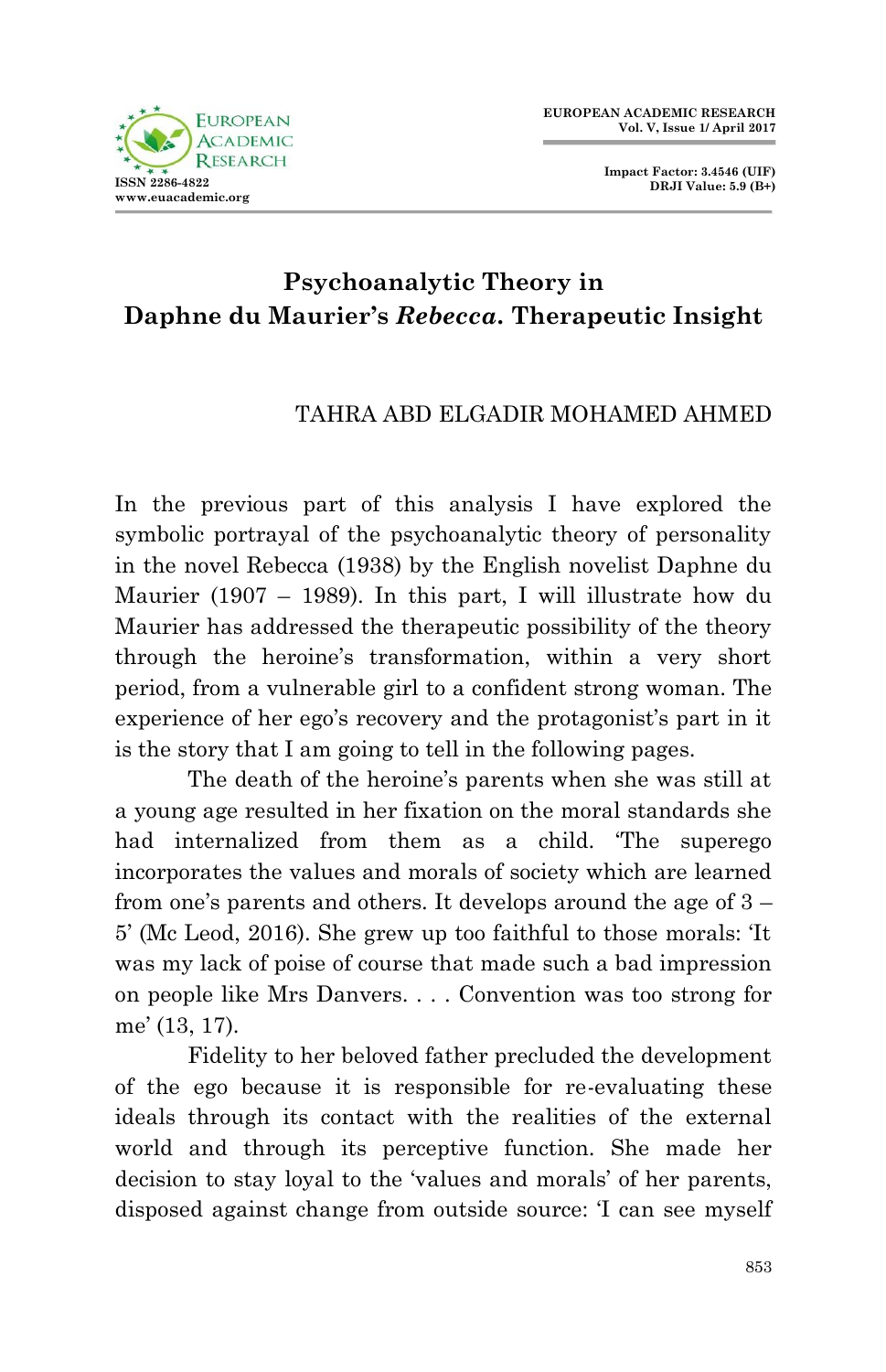now . . . with straight, bobbed hair and youthful, unpowdered face, dressed in an ill-fitting coat and skirt and a jumper of my own creation' (13). She constructed barriers to obstruct her ego from knowledge acquisition:

> I wondered how many people there were in the world who suffered, and continued to suffer, because they could not break out from their own web of shyness and reserve, and in their blindness and folly built up a great distorted wall in front of them that hid the truth. This was what I had done. I had built up false pictures in my mind and sat before them. I had never had the courage to demand the truth. Had I made one step forward out of my own shyness, Maxim would have told me these things four months, five months ago. (288–9)

Detachment from reality was a trick necessary to solve the problem that may arise from impairing the reality agent (the ego) by denial of its perceptive function. The heroine either resorted to worlds of her own creation or escaped to some distant past reliving a championed stories of medieval chivalry.

 The ego's main function to mediate between the id and the superego having been thus affected, the superego worked in isolation to take control of the id allowing it to express itself only in inevitable vital impulses. "The id is the unconscious reservoir of drives and impulses derived from the genetic background and concerned with the preservation and propagation of life." (Encyclopaedia Britannica) It is "oblivious of the external world and unaware of the passage of time. Devoid of organization" (Encyclopaedia Britannica). The heroine's detachment from reality and chaotic appearance, for instance, are forms of the id that are not likely to violate those revered parental values: "The superego's function is to control the id's impulses, especially those which society forbids' (Mc Leod, 2016).

 The symptoms displayed by the heroine proved her an ideal weak-ego case suffering from a superego monopoly of its management.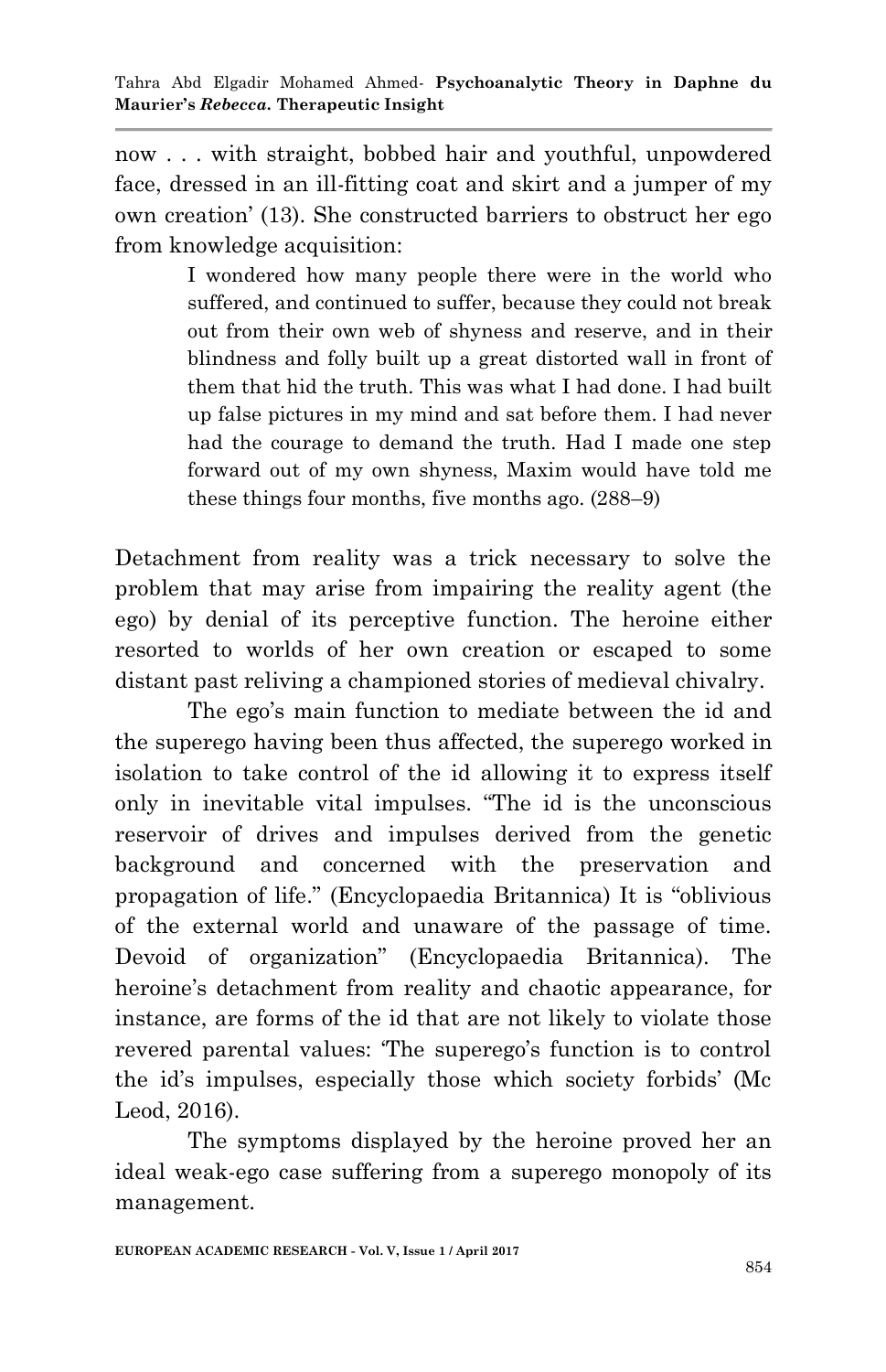[W]eakness of ego is characterized by such traits as impulsive or immediate behaviour, a sense of inferiority or an inferiority complex, a fragile sense of identity, unstable emotionality, and excessive vulnerability. Perception of reality and self can be distorted. In such cases the individual may be less capable of productive work, because energy is drained into the protection of unrealistic self-concepts, or the individual may be burdened by neurotic symptoms. (Encyclopaedia Britannica)

You might see these symptoms dispersed throughout the previous and the present part of this analysis. You might also pity her for being ‗anxious . . . tortured by doubt and indecision . . . frightened, tearing at bitten nails, uncertain which way to go, what star to follow.' (105) You might be surprised to see her getting up 'in sudden panic' trying to jump out of the room because she was fearful of meeting Maxim's sister: ‗I wondered if it would be possible to hide, to get out of the window, into the garden' (94). You might conceive her fragile sense of identity from her sight while 'trailing in the wake of Mrs Van Hopper like a shy, uneasy colt.' (13) Read this direct diagnosis of her emotional instability and acute sense of inferiority:

I was wrong of course, morbid, stupid; this was the hypersensitive behaviour of a neurotic, not the normal happy self I knew myself to be. But I could not help it. I did not know what to do. My shyness and gaucherie became worse, too, making me stolid and dumb when people came to the house.' . . . I had been selfish and hypersensitive, a martyr to my own

inferiority complex. (128, 141)

See how vulnerable she was: 'She took hold of my arm, and walked me towards the bed. I could not resist her, I was like a dumb thing. The touch of her hand made me shudder.' (176) Since she was the mistress of the house, you might recognize her behaviour as another symptom: distorted perception of reality and self. She often depreciated her talent: 'I told him as much, a little shyly perhaps, like all untalented persons with a pet hobby.' (29) She believed herself to be incapable of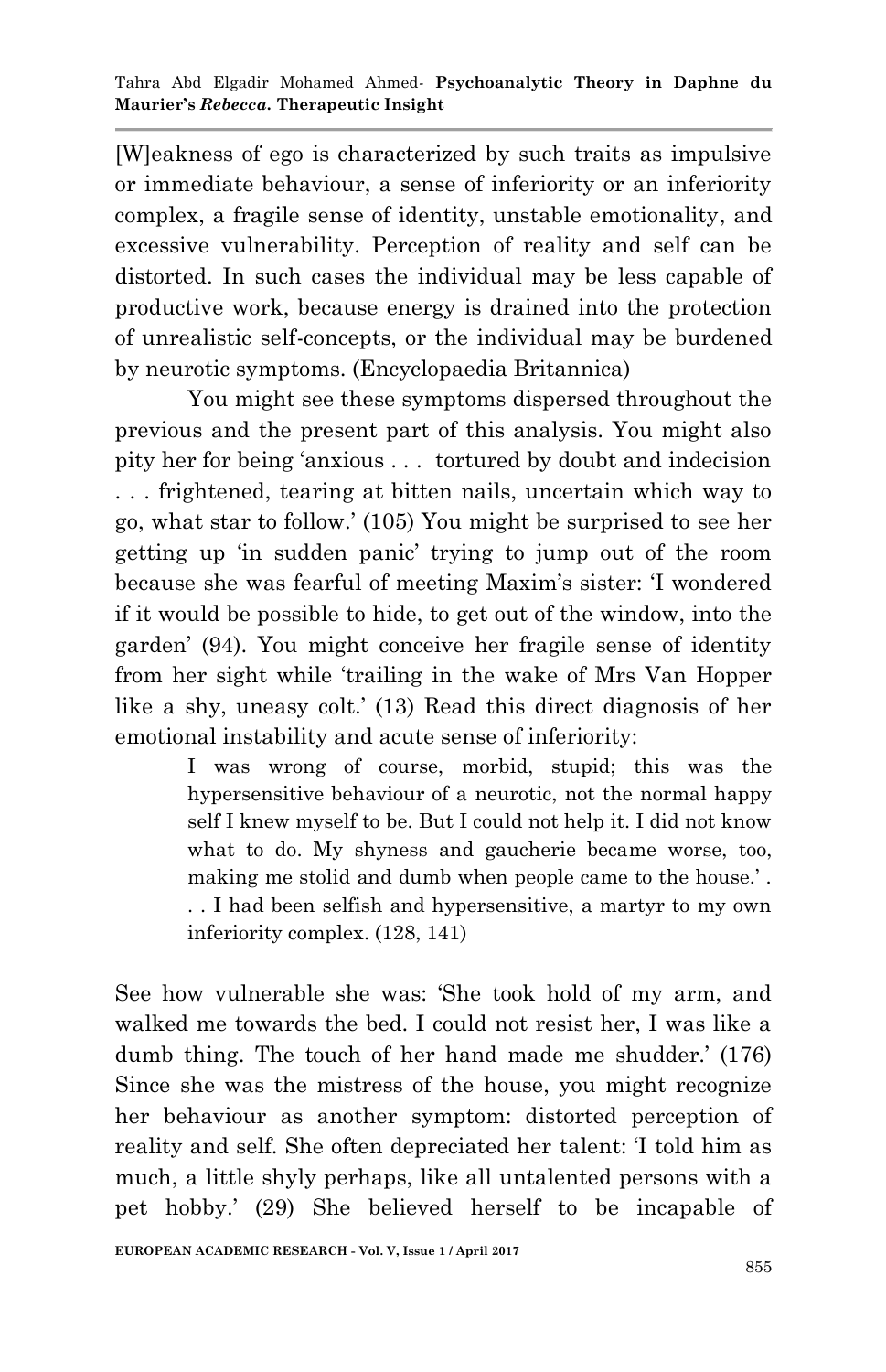productive work: ‗I saw myself, useless sketch-book in hand, without qualifications of any kind, stammering replies to stern employment agents.' (31) She had the same belief even after being the mistress of Manderley: T was a lay-figure, no use to man or beast. I used to stand about doing nothing except get in the way.' (213) Because energy was drained into the protection of unrealistic self-concepts, she was really burdened by neurotic disturbances reflected in psychosomatic symptoms:

> I had a pain in the pit of my stomach as I followed her into the room. . . . I was seized with a sudden desire to laugh, to cry, to do both, and I had a pain, too, at the pit of my stomach. . . . It was foolish to go on having that pain in the pit of my stomach when I was so happy. (52, 60, 61)

The ego became weak enough to yield to the demands of the other regulating agency; the superego 'has the function of persuading the ego to turn to moralistic goals rather than simply realistic ones and to strive for perfection.' (Mc Leod, 2016). The augmented standard of the heroine's ideals is denoted by the way she was wrapped up in 'a shapeless mackintosh, far too big for me and dragging to my ankles . . . and the length added inches to my height.' (66) The ever selfconscious heroine was tortured by her over commitment to these ideals. "Behavior which falls short of the ideal self may be punished by the superego through guilt. . . . If a person's ideal self is too high a standard, then whatever the person does will represent failure." (Mc Leod, 2016) Shyness and sense of guilt are characteristic qualities of the heroine that I am going to put into focus by the following excerpts from the novel.

> I have lost my diffidence, my timidity, my shyness with strangers. I am very different from that self who drove to Manderley for the first time, hopeful and eager, handicapped by a rather desperate gaucherie and filled with an intense desire to please. (13)

I . . . would feel the guilty flush form patches on my neck. (38)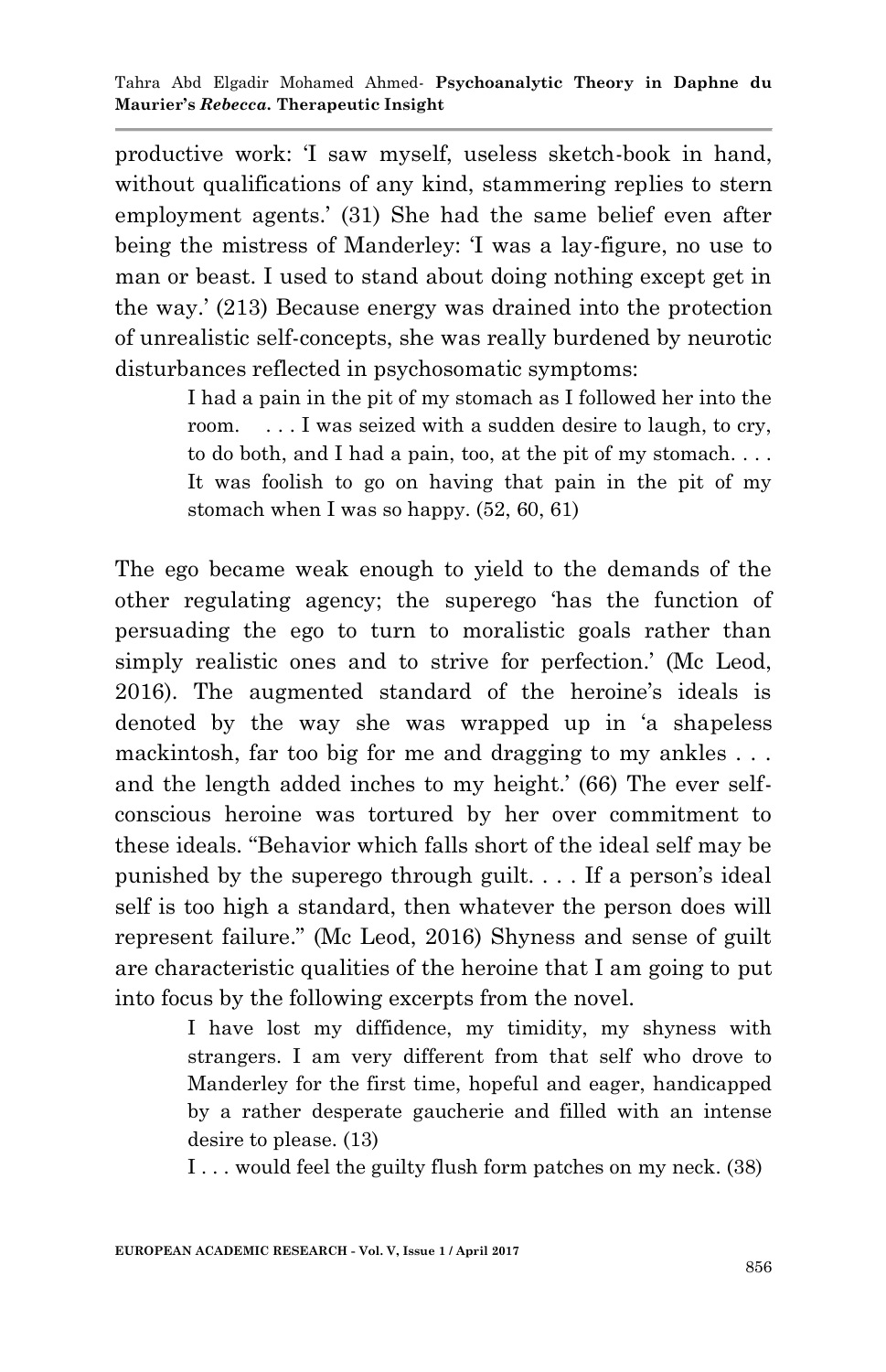I felt guilty at the sound, as one does in church, self-conscious, aware of the same constraint. (75–6) I sprang . . . feeling guilty, and apologised for sitting there so late . . . I wondered if I had said the wrong thing. (86) I put it back . . . feeling guilty suddenly, and deceitful (90). I felt guilty and ashamed, as though I had been caught trespassing (96). I glanced hurriedly at the door, like a guilty child. (146)

I was still aware of my guilty flush. (148)

Fortunately, there is a chance of recovery. "The ego, once developed, is capable of change throughout life, particularly under conditions of threat, illness, and significant changes in life circumstances.‖ (Encyclopædia Britannica) Maxim's appearance marked a significant change in her life. Primarily, his unaffected courtesy took her unaware because she was unaccustomed to such behaviour from people of his kind. ‗It was a surprise, therefore, to find that this newcomer remained standing on his feet, and it was he who made a signal to the waiter.' (17) She was so captured by his graceful conduct, that she tried to fit him up to her private world of idealized remote times.

> He belonged to a walled city of the fifteenth century . . . His face was arresting, sensitive, medieval in some strange inexplicable way, and I was reminded of a portrait seen in a gallery, I had forgotten where, of a certain Gentleman Unknown. Could one but rob him of his English tweeds, and put him in black, with lace at his throat and wrists, he would stare down at us in our new world from a long-distant past –a past . . . of silent, exquisite courtesy. (18)

Her hope of affiliating him into her unrealistic world was disappointed by catching a glimpse of a sound personality, the balance between the id and the superego managed by a strong ego figuratively expressed by 'the line between his brows.' (19) He, mutually attracted, and noticing her 'stricken into shame and endur[ing] one of the frequent agonies of youth', (20) tried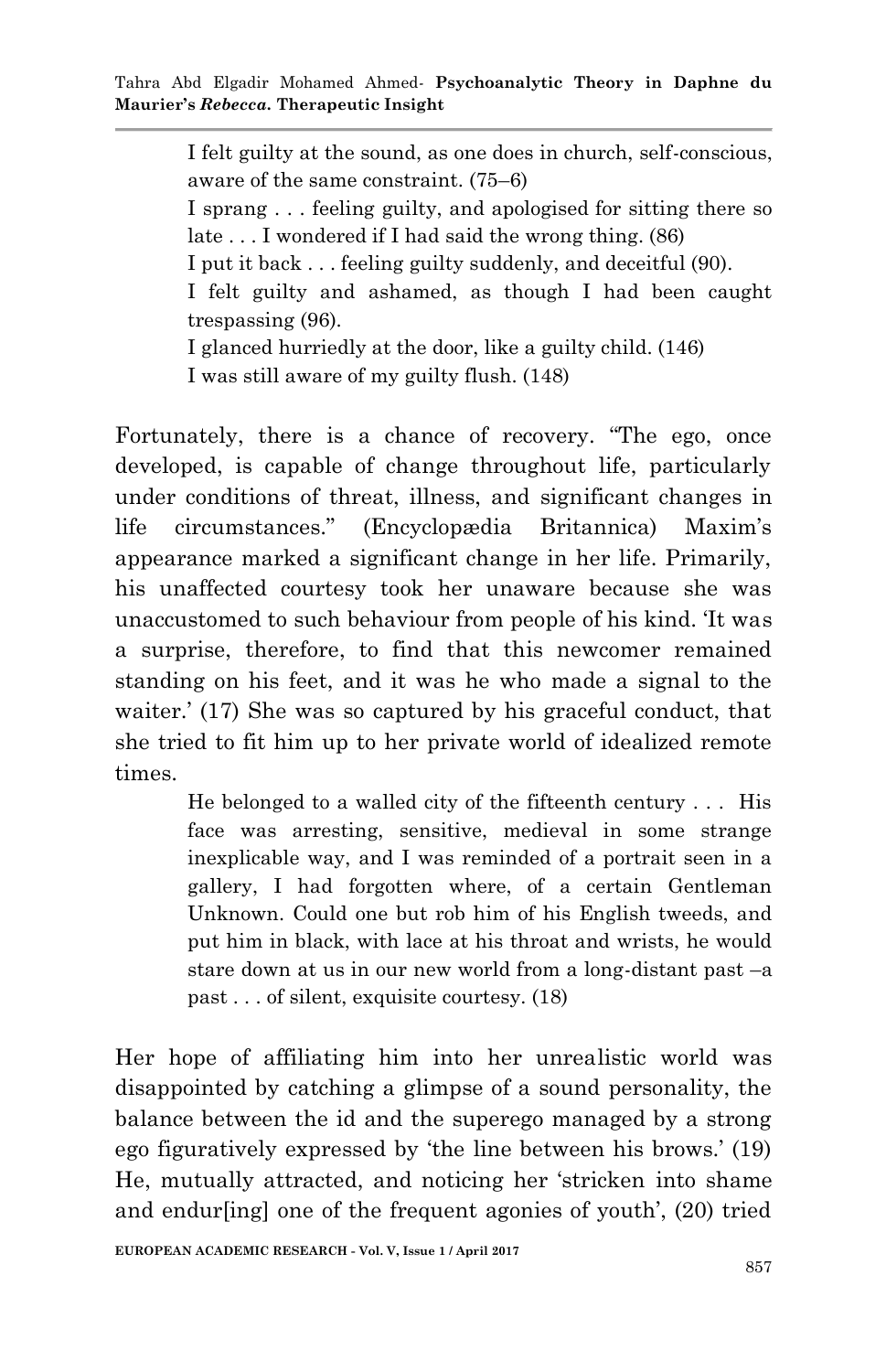to assist her. His attempt to involve her into his conversation with Mrs Van Hopper revealed his immediate understanding of her detachment from reality: "What do you think of Monte Carlo, or don't you think of it at all?"' (20) Once alone in her room, the long dormant ego started to wake up. A new awareness of a positive reality started to form: T knelt on the window-seat and looked out upon the afternoon. The sun shone very brightly still, and there was a gay high wind.' (22) The ego started to exercise one of its functions, "objectivity in one's apprehension of the external world and in self-knowledge (insight)‖ (Encyclopædia Britannica). It alleviated the repulsiveness of the present circumstances not only by focusing on a favourable aspect of the same reality but also by emphasizing its bright potentiality: 'The sun was so full of promise, and the sea was whipped white with a merry wind.' (23) Then back to her superego-guarded existence, she dared to discover some flaws there. The high sacred mores were now appearing to stand on a ramshackle construct: (emphasis mine) I thought of that corner of Monaco which I had passed a day or two ago, and where a crooked house leant to a cobbled square. High up in the tumbled roof there was a window, narrow as a slit. It might have held a presence medieval (23).

However, she made another substantial endeavor to affiliate him to her ideal aspirations:

> I sketched in fancy with an absent mind a profile, pale and aquiline. A sombre eye, a high-bridged nose, a scornful upper lip. And I added a pointed beard and lace at the throat, as the painter had done, long ago in a different time. (23)

His note arrived in time to abort her attempt. It convinced her of the high perceptive power of his ego because her usually misspelt name was written correctly, and looking again into the sketch she felt the wrongness of having him so fossilized in such an ancient frame, and became conscious of the unrealistic artificiality of the medieval qualities she had added: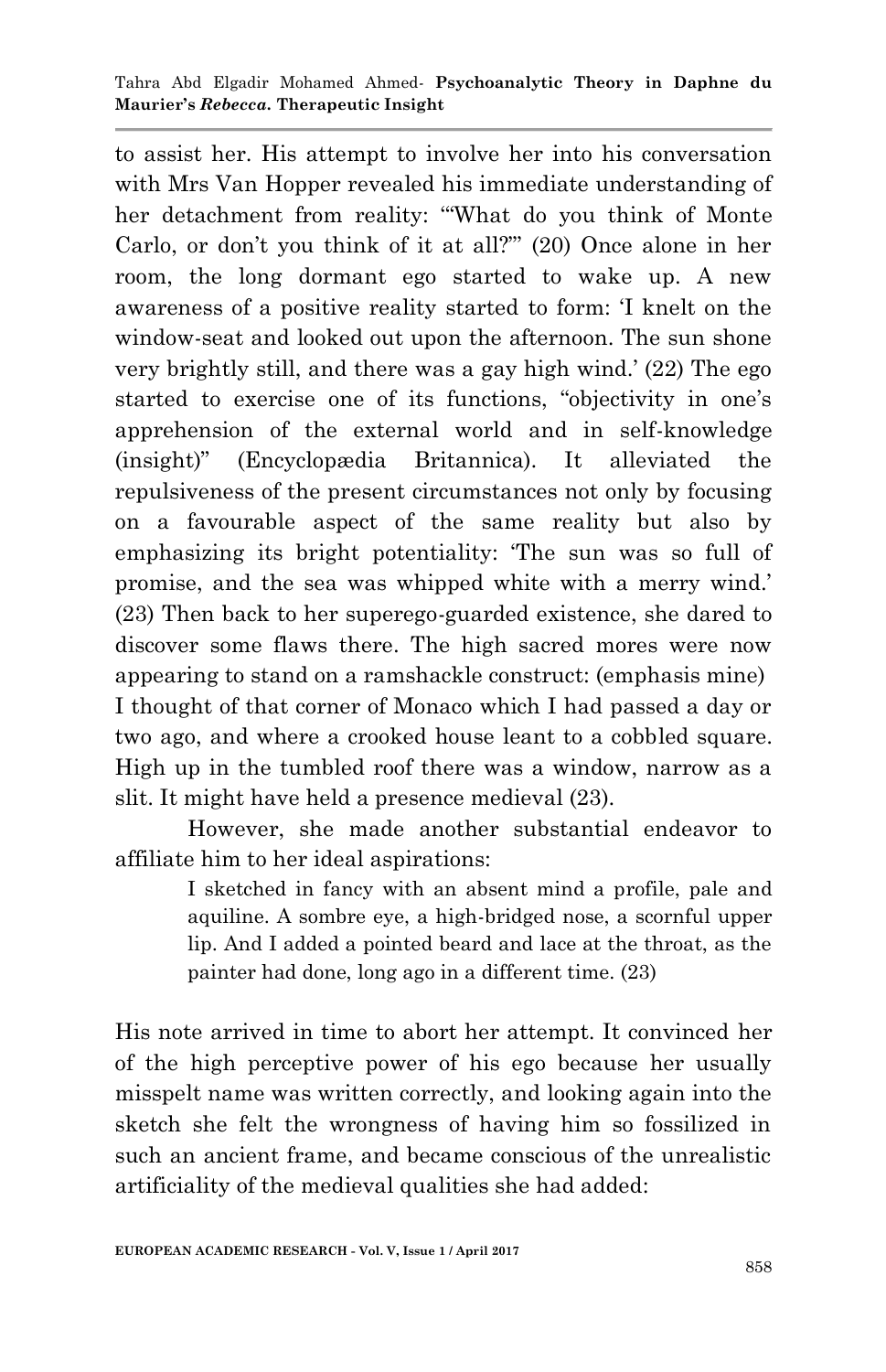I put the note away in my pocket, and turned once more to my pencil drawing, but for no known reason it did not please me any more; the face was stiff and lifeless, and the lace collar and the beard were like props in a charade. (23)

The following day he witnessed her confusion as she knocked the vase, and asked her to lunch at his table. In an attempt to ward off the anxiety aroused by this new confrontation with reality, the heroine's ego, now alert to its weakness, employed one defense mechanism, projection, which occurs when a certain psychical phenomenon "is ejected from internal perception into the external world, and thus detached from them and pushed on to someone else." (Psychoanalysis -Techniques and Practice, 2016) She tended to believe him suffering, like herself, from detachment. His quality of detachment was peculiar to himself,' (25) she pondered. 'I wondered why it was that this home of his . . . should so inevitably silence him, making as it were a barrier between him and others.' (26) 'Perhaps it was the memory of this postcard, lost long ago in some forgotten book,' she went on, 'that made me sympathize with his defensive attitude.' (26) She thought him exhibiting signs of phobia related to his attachment to Manderley, 'something held him back, some phobia that struggled to the surface of his mind and won supremacy' (28).

 He knew that her parents were dead and, according to her assessment, her 'father was a lovely and unusual person.' (27) He then suspected her as a superego-ridden personality, and, trying to (help her) reach the unconscious cause, he employed free association technique. He invited her to talk about her father and listened without any interference. The psychological response caused by his presence added to the air of relaxation afforded by the empty room assisted her to resist the usually overpowering interference of "the inner critic" (a phrase used in Wikipedia, to mean the super ego). ‗It was not easy to explain my father and usually I never talked about him.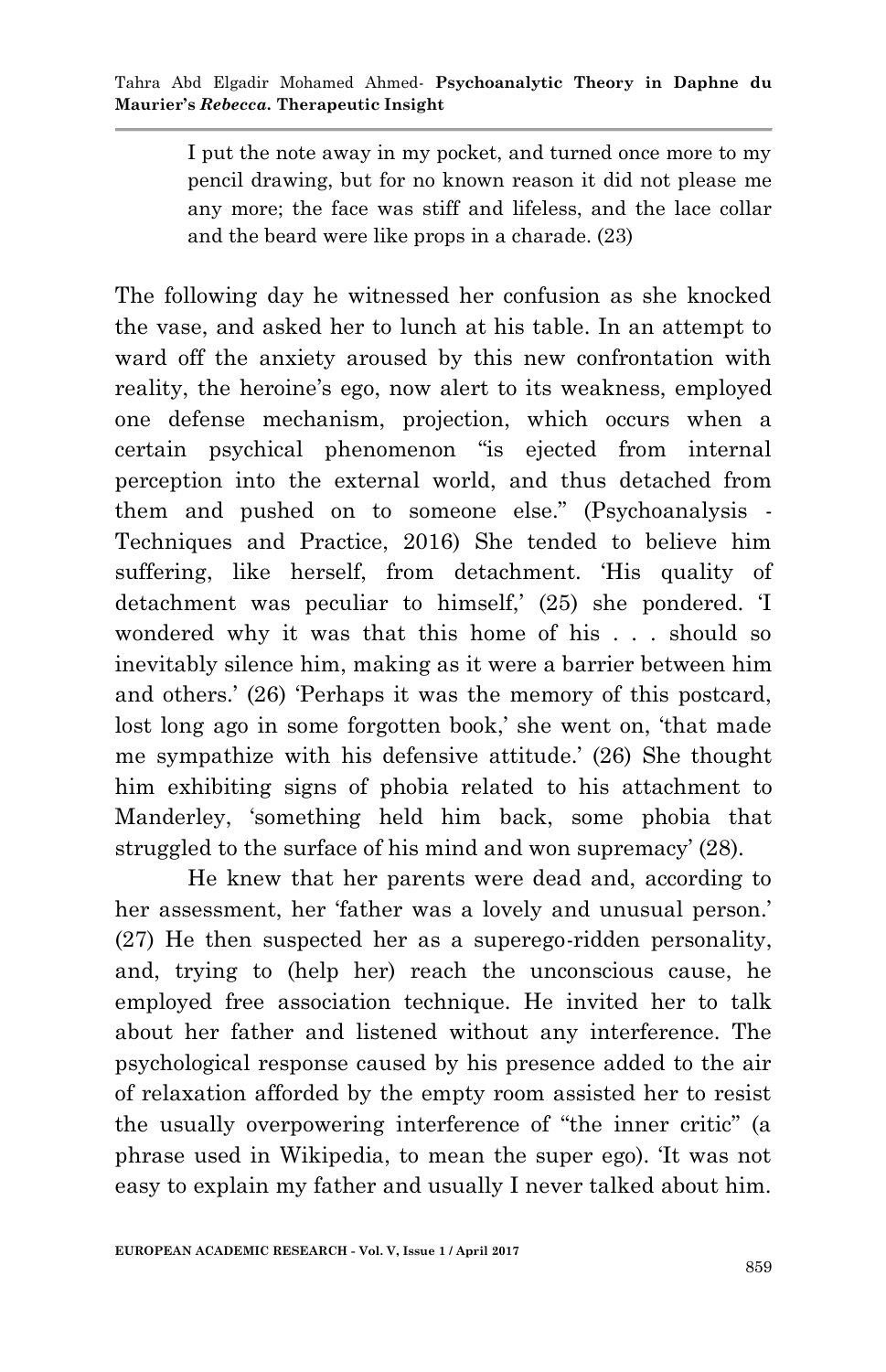He was my secret property. Preserved for me alone,' she thought, resuming the process of projection, 'much as Manderley was preserved for my neighbour. I had no wish to introduce him casually over a table in a Monte Carlo restaurant.' (27) At the moment, she responded with absolute transparency despite her self-declared usual reserve:

> There was a strange air of unreality about that luncheon, and looking back upon it now it is invested for me with a curious glamour. There was I, so much of a schoolgirl still, who only the day before had sat with Mrs Van Hopper, prim, silent, and subdued, and twenty-four hours afterwards my family history was mine no longer, I shared it with a man I did not know. For some reason I felt impelled to speak, because his eyes followed me in sympathy like the Gentleman Unknown.

> My shyness fell away from me, loosening as it did so my reluctant tongue, and out they all came, the little secrets of childhood, the pleasures and the pains. (27)

Only by Freud's definition of transference (a defense mechanism that is unavoidable in psychoanalysis) can her sudden change of attitude be interpreted or conceived.

Another advantage of transference, too, is that in it the patient produces before us with plastic clarity an important part of his life-story, of which he would otherwise have probably given us only an insufficient account. He acts it before us, as it were, instead of reporting it to us. (Sigmund Freud: An Outline of Psychoanalysis - 1940.)" (Psychoanalysis - Techniques and Practice).

 The heroine's performance further proves to be interpretable by Freud's theories. "When anything in the complexive material (in the subject-matter of the complex) is suitable for being transferred on to the figure of the doctor," the theory explains, "that transference is carried out" (Psychoanalysis - Techniques and Practice). The spiritual love of her parents was indeed the subject-matter of the complex.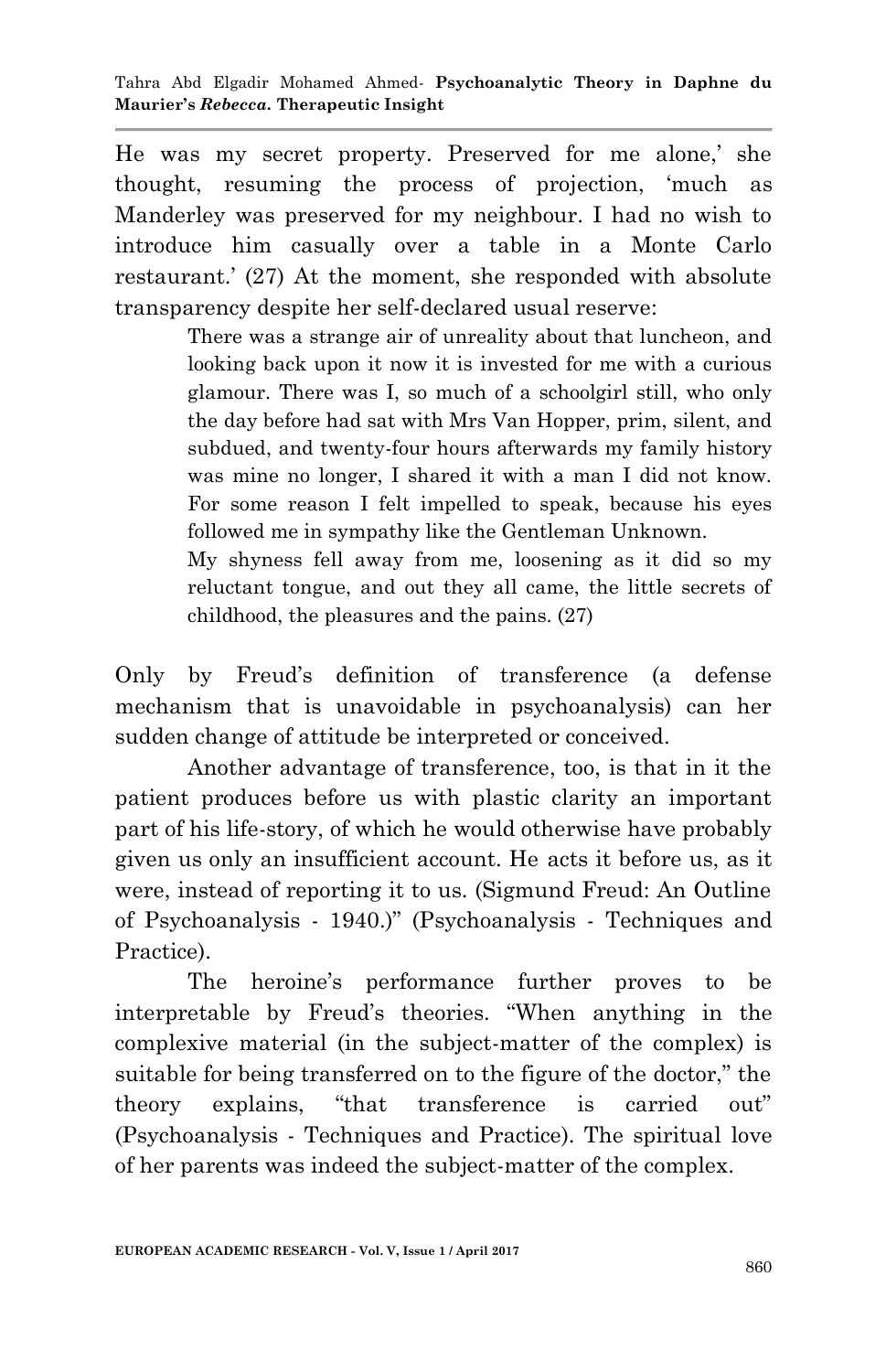It seemed to me as though he understood, from my poor description, something of the vibrant personality that had been my father's, and something too of the love my mother had for him, making it a vital, living force, with a spark of divinity about it, so much that when he died that desperate winter, struck down by pneumonia, she lingered behind him for five short weeks and stayed no more. (27–8)

Transference "produces the next association, and announces itself by indications of a resistance - by a stoppage, for instance. We infer from this experience that the transference-idea has penetrated into consciousness". (Psychoanalysis - Techniques and Practice) The stoppage and penetration into consciousness occurred just after the mention of her parents:

> I remember pausing, a little breathless, a little dazed. The restaurant was filled now with people who chatted and laughed to an orchestral background and a clatter of plates, and glancing at the clock above the door I saw that it was two o'clock. We had been sitting there an hour and a half, and the conversation had been mine alone.

> I tumbled down into reality, hot-handed and self-conscious, with my face aflame, and began to stammer my apologies. (28)

The session proved highly effective. In the light of Freudian theories, the heroine's positive collaboration can be attributed to some sort of an unconscious substitution technique. The theory maintains that "the patient sees in him [the analyst] the return, the reincarnation, of some important figure out of his childhood or past, and consequently transfers on to him feelings and reactions which undoubtedly applied to this prototype." (Psychoanalysis - Techniques and Practice) That explains why she was not hurt by his criticism concerning her choice of career: ‗It seemed natural for him to question me, nor did I mind. It was as though we had known one another for a long time, and had met again after a lapse of years.' (30) She withdrew her opinion of him: 'I had ill-judged him, he was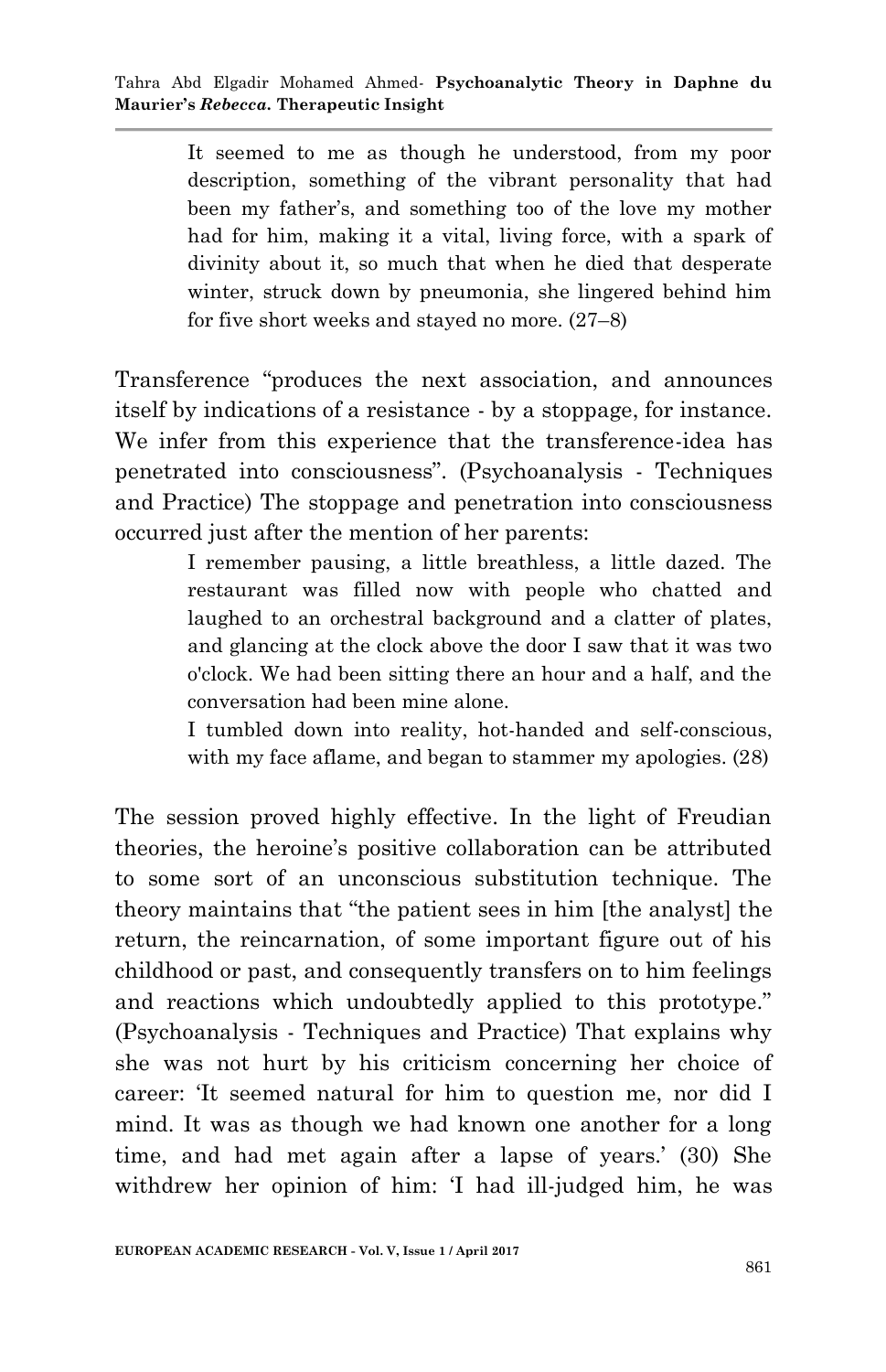neither hard nor sardonic, he was already my friend of many years, the brother I had never possessed.' (31)

 In continuation of his treatment techniques, he subjected her to another kind of experimentation: "to enhance ego functioning and help the client test reality through assisting the client to think through their options." (McLeod, 2016) He took her to the house with the medieval associations that she wanted to sketch. The experiment again proved successful. She felt no longer desirous of sketching the house and had very different sentiments:

> It was not the Monte Carlo I had known, or perhaps the truth was that it pleased me better. There was a glamour about it that had not been before. I must have looked upon it before with dull eyes. The harbour was a dancing thing, with fluttering paper boats, and the sailors on the quay were jovial, smiling fellows, merry as the wind. (31)

Moreover, her ego now came to detect flaws in her appearance: I can remember as though I wore it still my comfortable, illfitting flannel suit, and how the skirt was lighter than the coat through harder wear. My shabby hat, too broad about the brim, and my low-heeled shoes, fastened with a single strap. (31)

There is more sophistication, more suggestiveness in these lines than in any mine of Freudian symbology. The passage presents an anatomical assessment of the heroine's inner psychical structure surfacing to her conscious mind as it had never done before (that accounts for the fact it was engraved in her memory). First, the passage demonstrates that hers was an ill-grounded satisfaction: 'my comfortable, illfitting flannel suit'. Second, it highlights her split up id; the skirt corresponds to its dark lower part. The coat, the upper part, refers to its brighter components (those allowed by society or other higher authorities for example). The lower part, becoming even lighter than the upper part, suggests the excess of the dominion of the superego over her psychic apparatus symbolized by the 'shabby hat, too broad about the brim'. Third,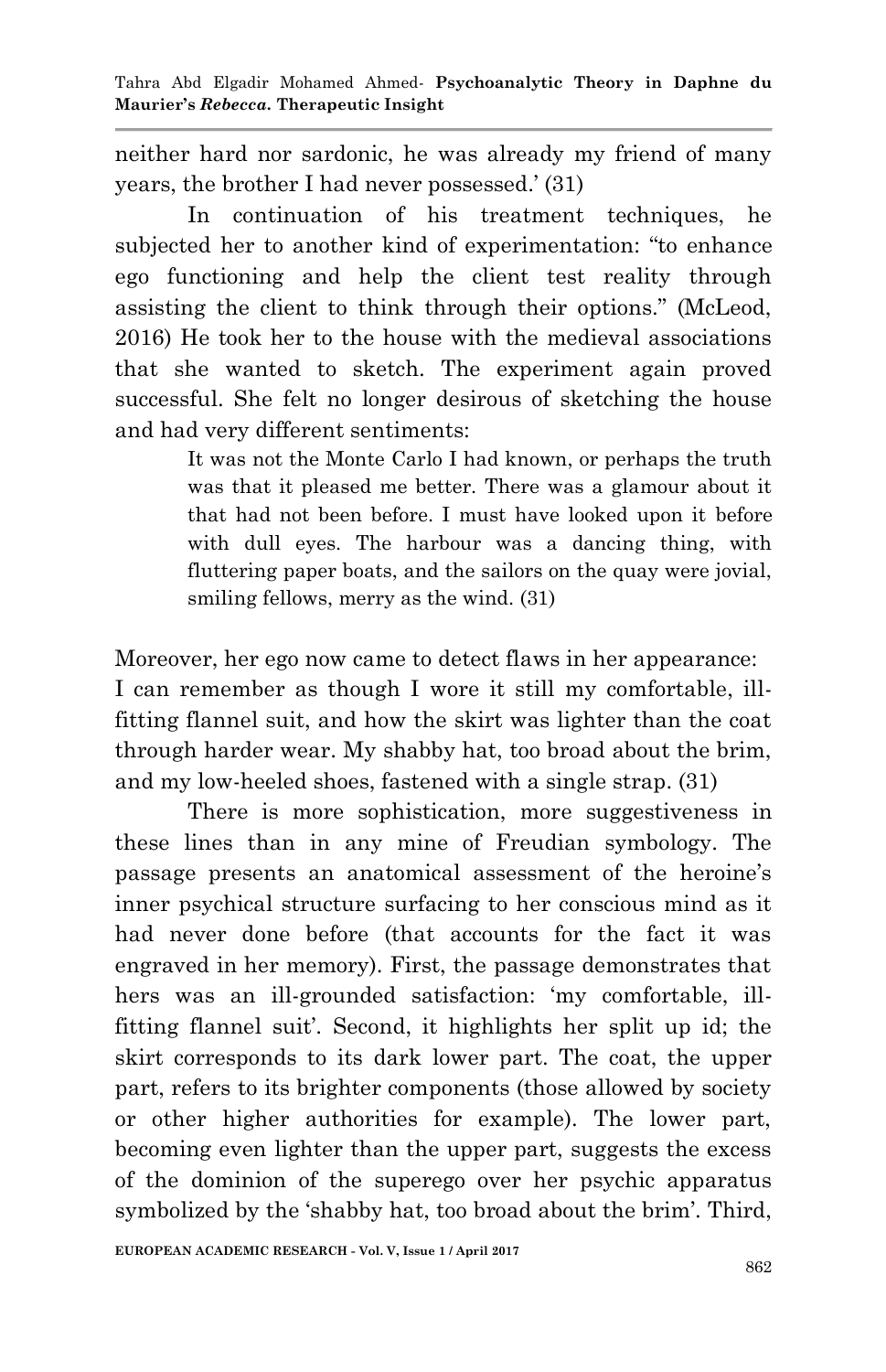there is the unfair exclusion of the ego forming another layer of symbolism: the analogy between her id controlled by the superego alone and the low-heeled shoes fastened with a single strap. Prompted by the new spirit, she was now ready to discard those symptoms:

> The bridge and the cocktail parties were forgotten, and with them my own humble status.

> I was a person of importance, I was grown up at last. That girl who, tortured by shyness, would stand outside the sittingroom door twisting a handkerchief in her hands . . . had gone with the wind that afternoon. She was a poor creature, and I thought of her with scorn if I considered her at all. (31–2)

The liberation was complete but, as we may expect, not permanent. The problem was too deep-rooted to end so soon. Let us see Freud's explanation of such a case:

> It [transference] pushes to one side the patient's rational aim of becoming healthy and free from his ailments. Instead of it there emerges the aim of pleasing the analyst and of winning his applause and love. It becomes the true motive force of the patient's collaboration; his weak ego becomes strong; under its influence he achieves things that would ordinarily be beyond his power; he leaves off his symptoms and seems apparently to have recovered - merely for the sake of the analyst. (Psychoanalysis - Techniques and Practice)

Therefore, relapses were sure to happen: T became silent, overwhelmed suddenly by the great gulf between us, and how his very kindness to me widened it.' (41) Her sense of inferiority returned with even greater intensity. Nonetheless, a hopeless attempt to narrow the gulf followed: ‗I wish I was a woman of about thirty-six dressed in black satin with a string of pearls.' (41) It did not work. He rebelled against that: "You would not be in this car with me if you were," he said (41) Plagued by the futility of their situation, the ego had to employ a defense mechanism, affiliation. She resorted to her original schemes to involve him in her idealized world of fantasy: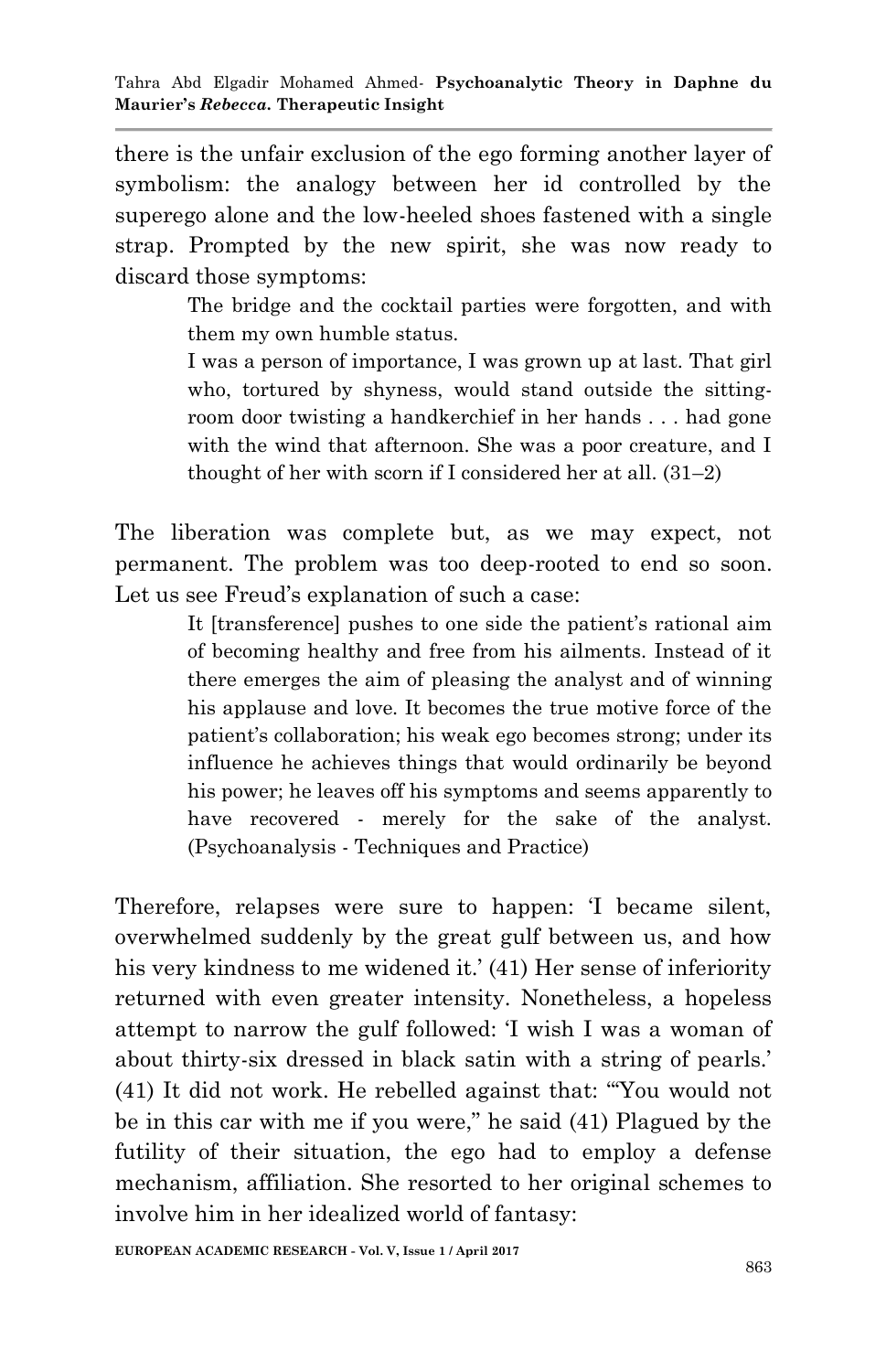He sat motionless, looking without his hat and with his white scarf round his neck, more than ever like someone medieval who lived within a frame. He did not belong to the bright landscape, he should be standing on the steps of a gaunt cathedral, his cloak flung back, while a beggar at his feet scrambled for gold coins. (42)

He firmly stood against this regression, rejected her idea about storing up the memory to relive it later, and warned her against any attempt to resurrect his past. "The analyst typically is a ‗blank screen', disclosing very little about themselves in order that the client can use the space in the relationship to work on their unconscious without interference from outside." (McLeod, 2007) He reprimanded her in a fatherly manner, and levelled a direct and harsh attack on her ideals:

> Damn your puritanical little tight-lipped speech to me. Damn your idea of my kindness and my charity. I ask you to come with me because I want you and your company, and if you don't believe me you can leave the car now and find your own way home. Go on, open the door, and get out. (43)

The shock treatment proved extremely fruitful. It enabled her to verify with unequivocal clarity the wretchedness of her state under the too wide-ranging power of the superego: 'catching a sudden glimpse of myself in the glass above the windscreen [I] saw in full the sorry spectacle that I made, with troubled eyes and scarlet cheeks, lank hair flopping under broad felt hat.' (43–4) He was sufficiently intelligent to choose this moment to dispose of the 'broad felt' hat: 'He felt for the brim of my hat, and took hold of it, throwing it over his shoulder to the back seat, and then bent down and kissed the top of my head.' (46) The change was spectacular, and 'the morning was gay again, the morning was a shining thing.'

I was cocksure, jubilant; at that moment I almost had the courage to claim equality. . . . The morning, for all its shadowed moments, had promoted me to a new level of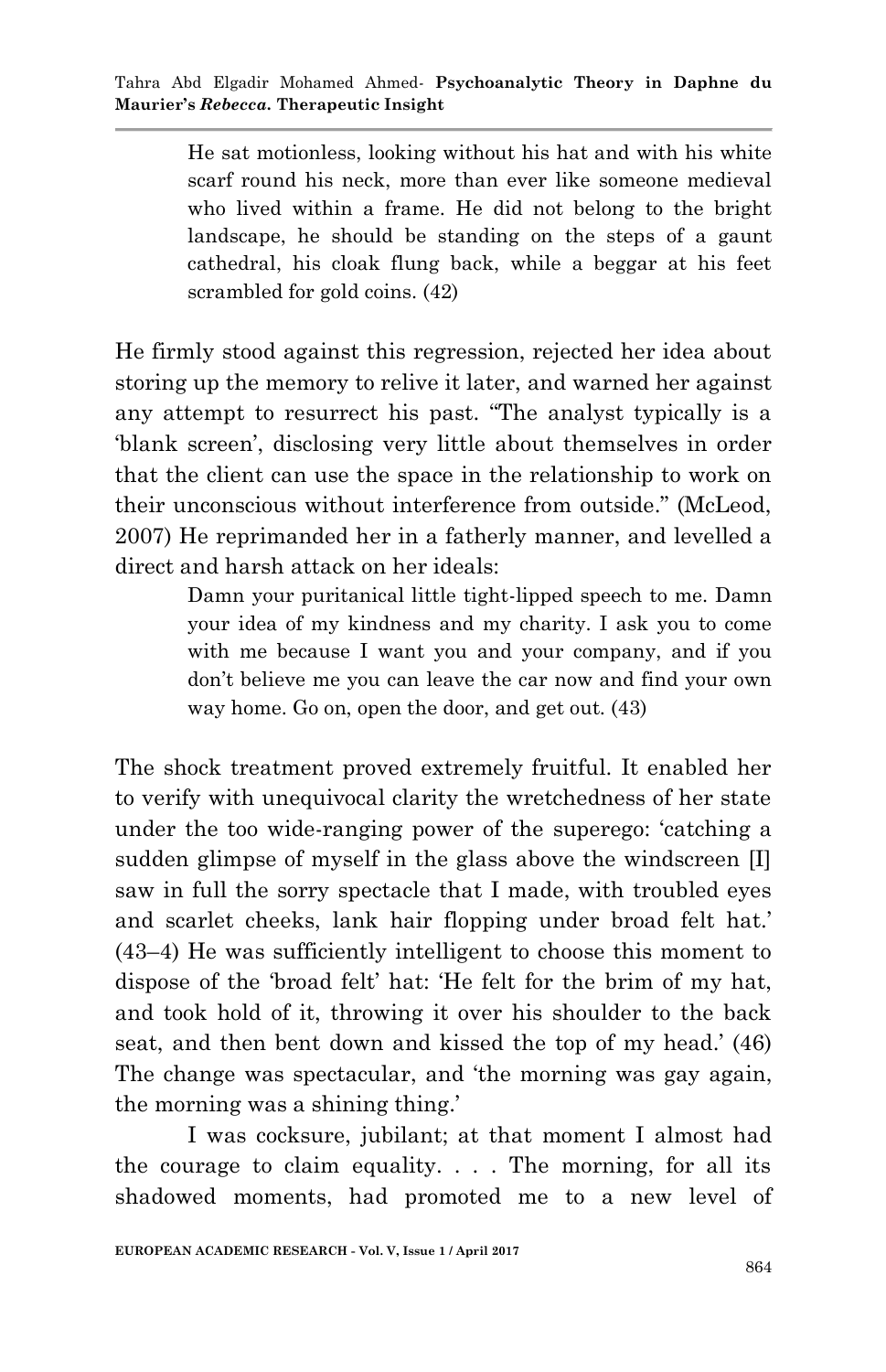friendship, I did not lag so far behind as I had thought. . . . The gulf between us had been bridged after all. (46)

 Alas, another front opened, foreseeing, it appears, the challenges that lay ahead— the deep state and the counterrevolution working for Rebecca's regime at Manderley. It was triggered by Mrs Van Hopper's talk about Mr de Winter's adoration of Rebecca and the extraordinary beauty of the latter.

 She had two rehearsals for the struggle at Manderley. The one against the writing in the book stands for the deep state, the other, against Mrs Van Hopper, for the counterrevolution. She won them both although they cost her some difficult moments. She cleansed the book he had given her of Rebecca's handwriting by cutting out its title page. T cut the page right out of the book. I left no jagged edges, and the book looked white and clean when the page was gone. A new book, that had not been touched.' (62) She 'tore the page up in many little fragments and threw them into the waste-paper basket.' (62) She continued her struggle as the letters on 'the torn scraps in the basket' remained intelligible. Even now the ink stood up on the fragments thick and black, the writing was not destroyed.' She 'took a box of matches and set fire to the fragments. The flame had a lovely light . . . making the slanting writing impossible to distinguish. The fragments fluttered to grey ashes.' (62) She 'felt better, much better', and was ready to confront Mrs Van Hopper to whom he had broken the news about their marriage.

 She did not either give in to Mrs Van Hopper's warnings when she levelled her attacks: 'Well, I would not care, I would forget her and her barbed words. A new confidence had been born in me when I burnt that page and scattered the fragments.' (65) Playing the harsh and cruel critic in this tentative performance, Mrs Van Hopper was representing Mrs Danvers and fore-acting her role: 'She went on looking at me in a way she had never done before. Appraising me, running her eyes over my points like a judge at a cattle show. There was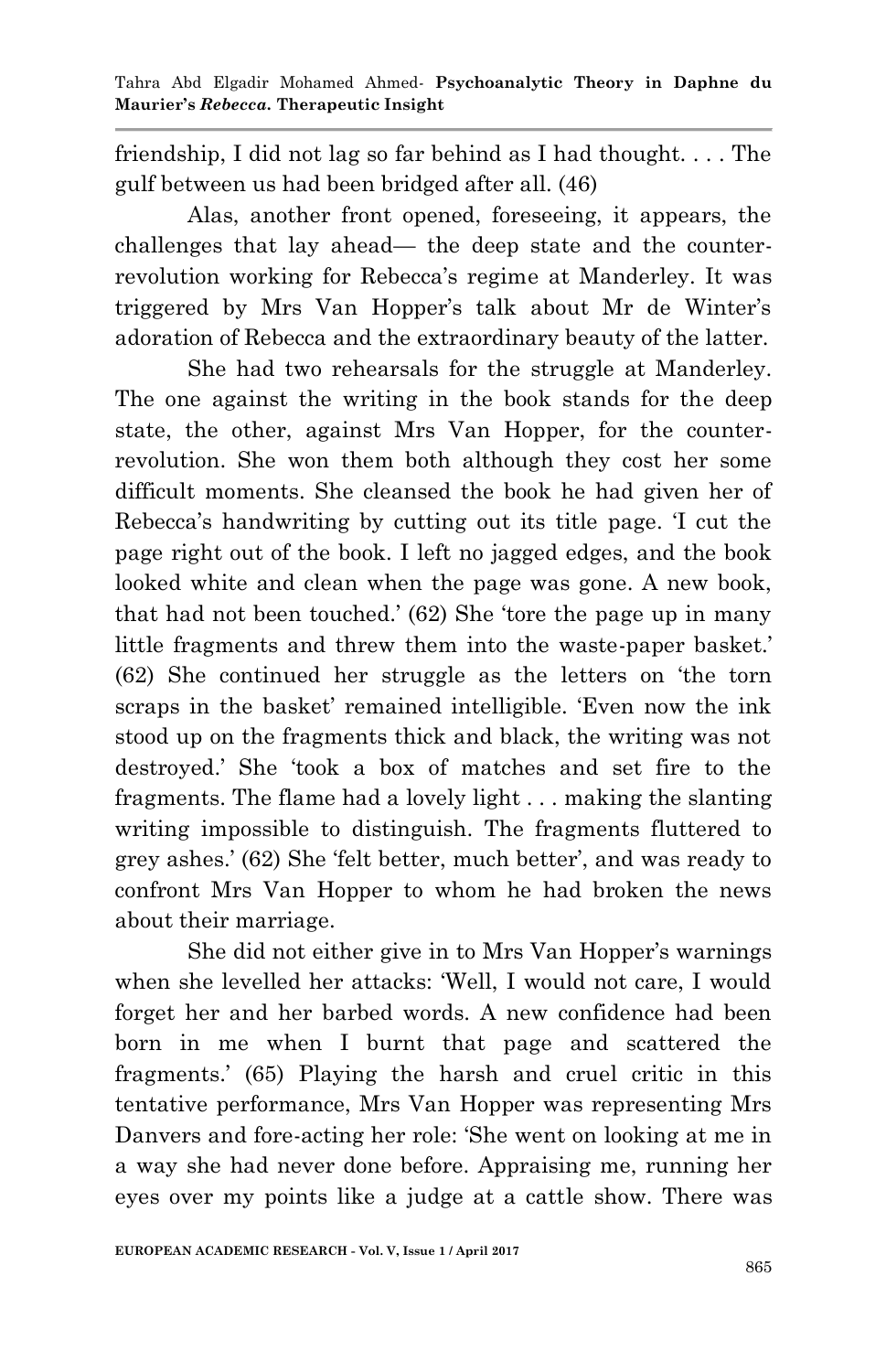something inquisitive about her eyes, something unpleasant.'(63–4) Mrs Van Hopper voluntarily told the heroine she would fail ‗as mistress of Manderley.' She was purposefully cruel and frustrating: ‗To be perfectly frank, my dear, I simply can't see you doing it. . . . and personally I think you are making a big mistake – one you will bitterly regret.' (64) To thwart her more, she concluded with a lie:

> You haven't flattered yourself he's in love with you? The fact is that empty house got on his nerves to such an extent he nearly went off his head. He admitted as much before you came into the room. He just can't go on living there alone. (65)

There, at Manderley, she had to start all over again. She was almost left alone to wrestle with these two powers. On one hand, the deep state, that is, Rebecca's traces and persisting influence in the entire estate intensified her sense of inferiority. On the other hand, Mrs Danvers fostered, with all due malice, what is defined by the Encyclopædia Britannica as the ―superego's criticisms, prohibitions, and inhibitions‖. She represents a distorted picture of what Freud calls "the general character of harshness and cruelty exhibited by the [ego] ideal – its dictatorial 'thou shalt.' (Wikipedia,) Her critical attitude aggravated the heroine's sense of failure, anxiety, and worthlessness via escalating the conflict between the powers working in and upon the ego. "If the ego is obliged to admit its weakness, it breaks out in anxiety regarding the outside world, moral anxiety regarding the superego, and neurotic anxiety regarding the strength of the passions in the id. (Freud 1933, p. 78).‖ (McLeod, 2009) The two powers acted to nurture the heroine's belief that her husband loved Rebecca. (The amoral Rebecca represents the darker, aggressive, and destructive aspects of the id.) The heroine grew very inquisitive about Rebecca and her past life with her husband.

Sometimes I would glean little snatches of information to add to my secret store. A word dropped here at random, a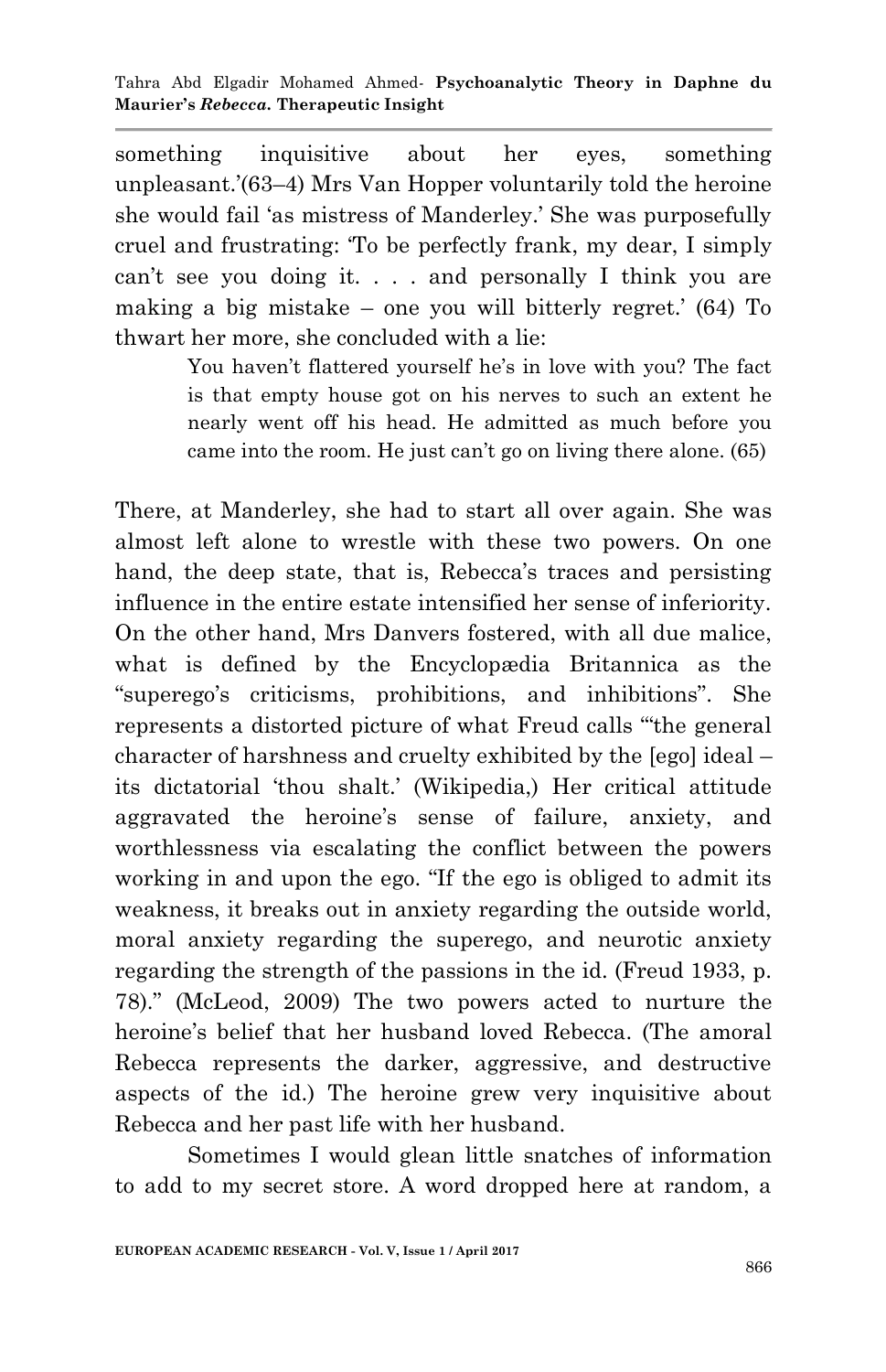question, a passing phrase. And, if Maxim was not with me, the hearing of them would be a furtive, rather painful pleasure, guilty knowledge learnt in the dark. (129)

Mrs Danvers who was truly jubilant to see her in Rebecca's room advanced her curiosity. T shall never forget the expression on her face. Triumphant, gloating, excited in a strange unhealthy way.' (175) She allured the heroine to 'feel' Rebecca's clothes and things and was intent to invest them with certain air of glamour. (176) Those motivations provoked the heroine into a regression to the region of the id through introjecting Rebecca's behavioural patterns. Sitting ‗down to dinner in the dining-room in [her] accustomed place, with Maxim at the head of the table,' (209) the heroine relived an imagined event assuming Rebecca's role: T had so identified myself with Rebecca that my own dull self did not exist, had never come to Manderley. I had gone back in thought and in person to the days that were gone.' (209) As things threatened to go wrong, however, he appropriately proceeded with his support and follow-up. Telling her that she looked 'like little criminal,' (209) he went on to explain the unpleasantness of her behaviour:

> ‗Do you know, you did not look a bit like yourself just now? You had quite a different expression on your face. . . . You looked older suddenly, deceitful. It was rather unpleasant.... I don't want you to look like you did just now. You had a twist to your mouth and a flash of knowledge in your eyes. Not the right sort of knowledge.' (210)

He also reinforced her self-esteem by asserting his admiration of her own qualities:

> ‗When I met you first you had a certain expression on your face,' he said slowly, 'and you have it still. I'm not going to define it, I don't know how to. But it was one of the reasons why I married you. A moment ago, when you were going through that curious little performance, the expression had gone. Something else had taken its place.' (211)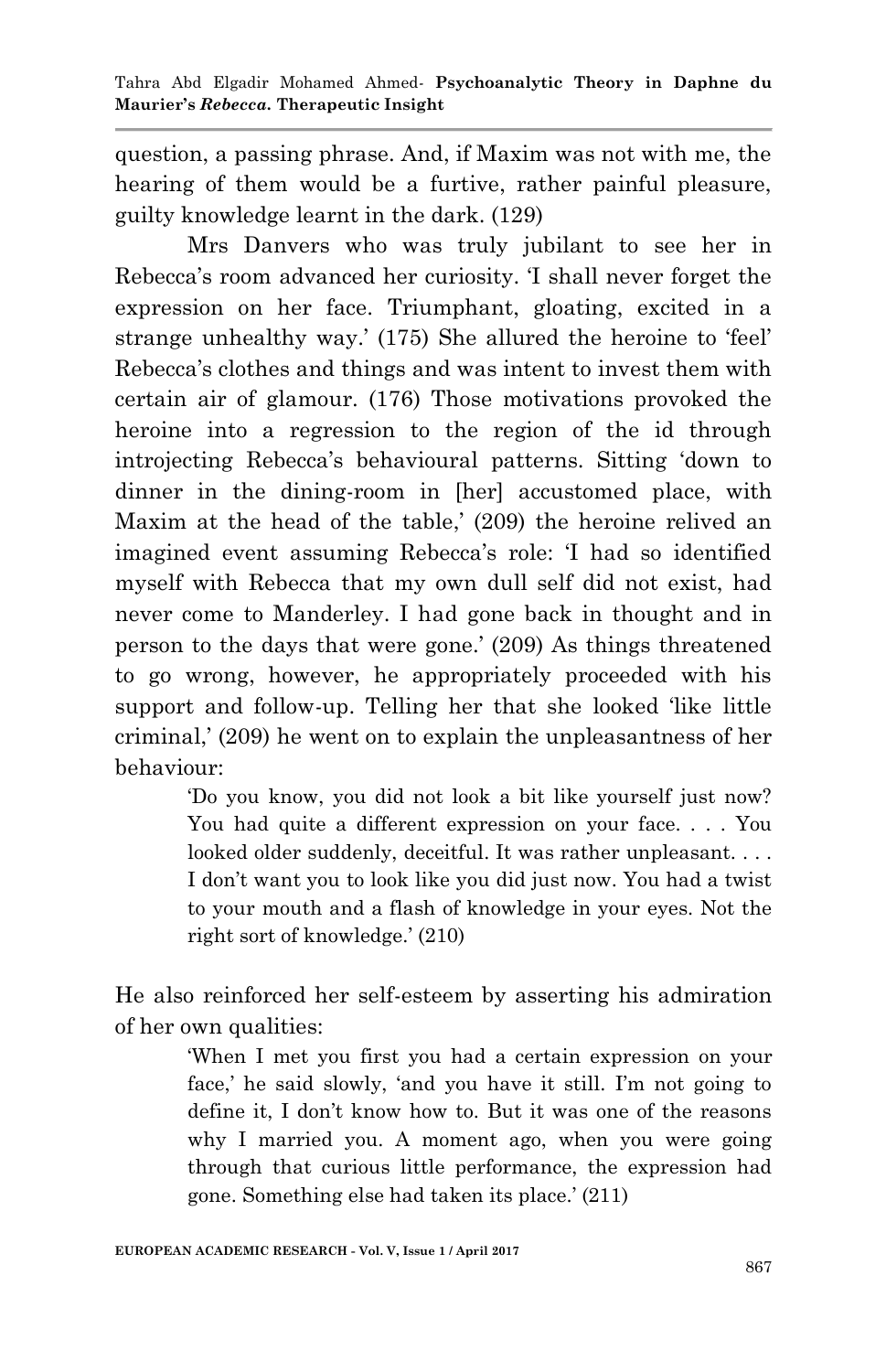Tahra Abd Elgadir Mohamed Ahmed*-* **Psychoanalytic Theory in Daphne du Maurier's** *Rebecca.* **Therapeutic Insight**

She became very desirous and enthusiastic about his instructions: "What sort of thing? Explain to me, Maxim," I said eagerly.' (211) Realizing her behaviour as a sort of rebellion for his sake against the values instilled by her beloved and esteemed parents, he overtly presented himself as the alternative father figure so that these values could be tempered instead of going to the other extreme. Her old tendency to identify with them could be swapped for a tendency to identify with him. "If the patient puts the analyst in the place of his father (or mother)," the theory maintains, "he is also giving him the power which his super-ego exercises over his ego, since his parents were, as we know, the origin of his super-ego." (Psychoanalysis - Techniques and Practice) He chose the right moment to give his proposal, in just the right manner:

> He considered me a moment, his eyebrows raised, whistling softly. Listen, my sweet. When you were a little girl, were you ever forbidden to read certain books, and did your father put those books under lock and key?'

Yes,' I said.

‗Well, then. A husband is not so very different from a father after all. There is a certain type of knowledge I prefer you not to have. It's better kept under lock and key. So that's that. And now eat up your peaches, and don't ask me any more questions, or I shall put you in the corner.' (211)

A second trial of identification with Rebecca occurred when the heroine unknowingly followed Mrs Danvers' spiteful suggestion to dress up like Rebecca at the last fancy dress ball. T felt different already, no longer hampered by my appearance. My own dull personality was submerged at last. "Give me the wig," I said excitedly, "careful, don't crush it, the curls mustn't be flat.' (220) His response was tougher this time. He mechanically reacted with all the anger of a father whose warnings and orders were intentionally overlooked and disobeyed. Eventually, he enriched the cognitive power of her ego by telling her the whole truth. It may be hard to believe how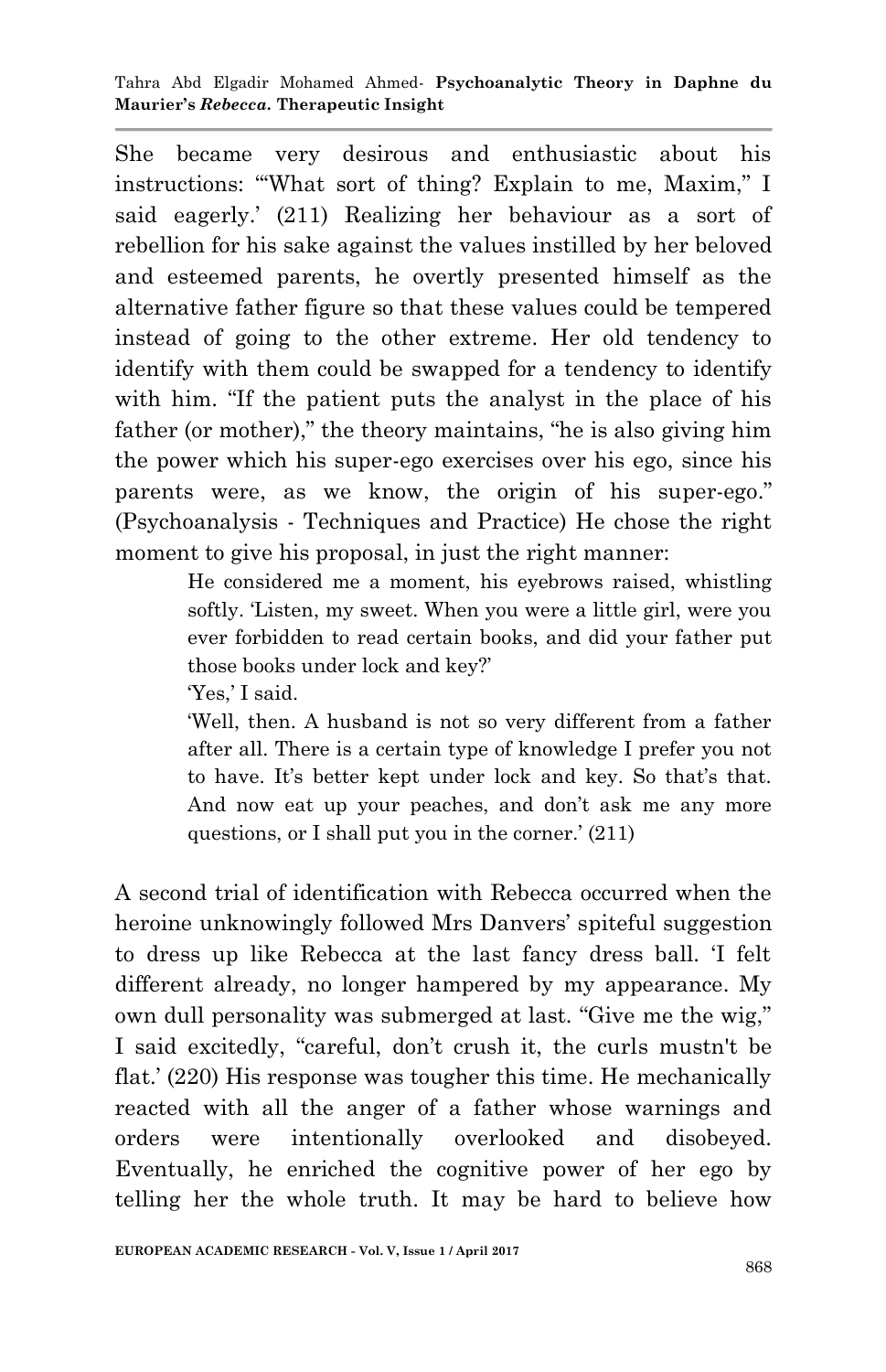instantly she outgrew her mental and psychological infancy as expressed by her husband, in a sorrowful tone though:

> ‗I was looking at you, thinking of nothing else all through lunch. It's gone forever, that funny, young, lost look that I loved. It won't come back again. I killed that too, when I told you about Rebecca. . . . It's gone, in twenty-four hours. You are so much older . . . (313)

No sooner had she known the truth than she was able to act with due poise and equilibrium; the following day the clumsy ‗raw ex-schoolgirl, red-elbowed and lanky-haired,' (20) was ‗putting things methodically in [her] suit-case.' (373) She soon acquired the stable mentality of her husband; her psyche was adjusted to the rhythm of his car: 'The motion of the car was rhythmic, steady, and the pulse of my mind beat with it.' (393) She became able to travel the same road and keep up with him: ‗I know we are together, we march in unison, no clash of thought or of opinion makes a barrier between us.' (9) Ultimately, she became a mature confident woman: ‗confidence is a quality I prize, although it has come to me a little late in the day. I suppose it is his dependence upon me that has made me bold at last.' (13) The entire transformation process substantiates Freud's theory concerning women: "for Freud, ‗their super-ego is never so inexorable, so impersonal, so independent of its emotional origins as we require it to be in men ... they are often more influenced in their judgements by feelings of affection or hostility."' (Wikipedia) It was by feelings of affection that her ego regained its full strength to impose the perfect balance between the id and superego.

## **LIST OF REFERENCES**

1. Du Maurier, Daphne. (1992). Rebecca. London: Arrow Books Limited.

**EUROPEAN ACADEMIC RESEARCH - Vol. V, Issue 1 / April 2017**